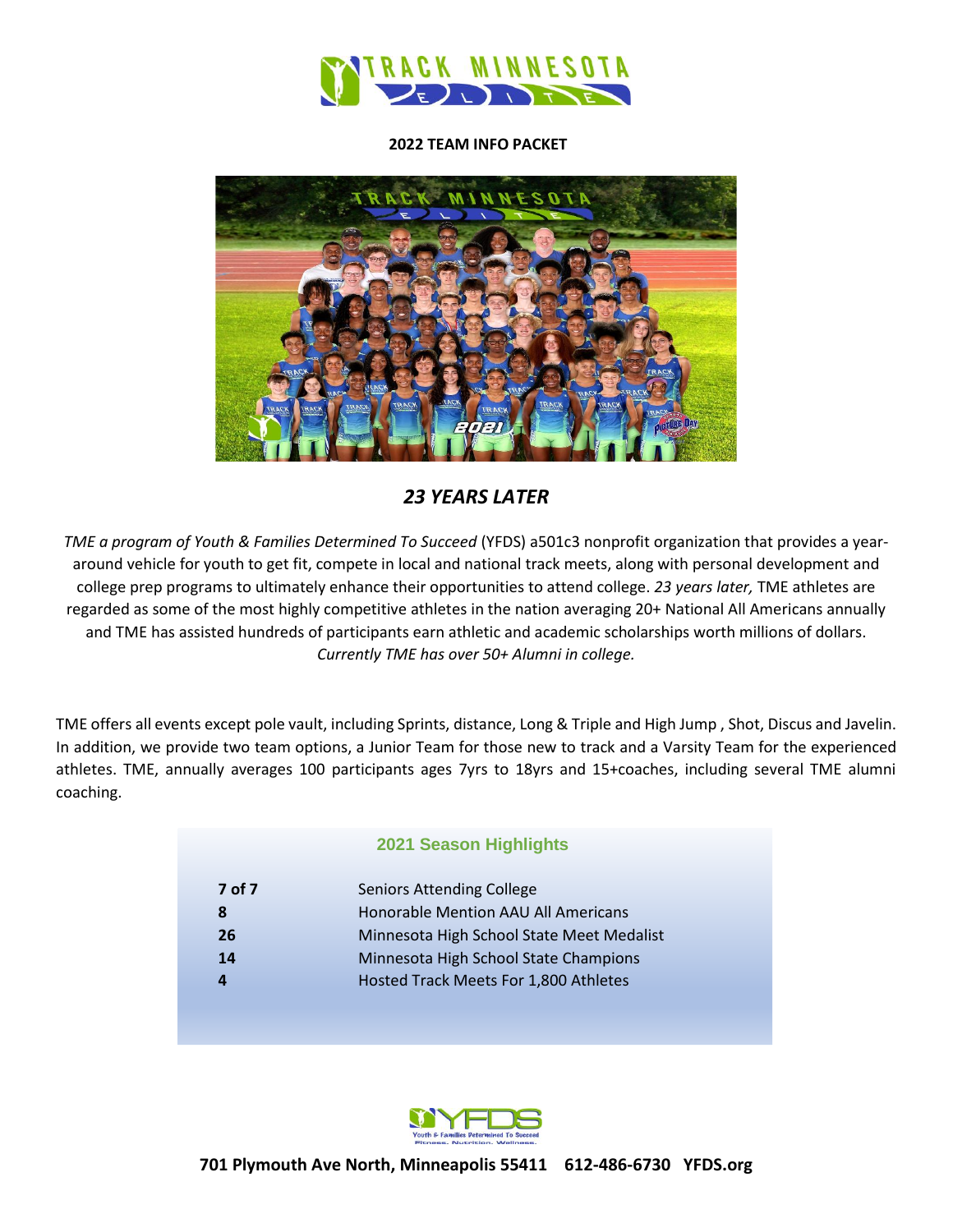

## **Varsity Team**

The varsity team is ideally for participants 8yrs to 18yrs that track & field is one of their primary sports and looking to further develop their track skills and those looking to compete in college.

| PRE-SEASON TRAINING - May 2 <sup>nd</sup> to 26 <sup>th</sup>                                                                                                       |                                                                                                       |  |
|---------------------------------------------------------------------------------------------------------------------------------------------------------------------|-------------------------------------------------------------------------------------------------------|--|
| Cost: \$75 (Due Prior to First Practice)<br>Pays for Track training, coaching, facilities                                                                           | <b>Schedule of Events</b>                                                                             |  |
| <b>Practices:</b><br>Mon & Wed 7:00-8:30 YWCA Indoor Track 2121 E Lake St.                                                                                          | June 5<br>TME Invitational 1 - Brooklyn Center HS                                                     |  |
| <b>VARSITY TEAM</b>                                                                                                                                                 | June 18 & 19 USATF State Championship Lakeville South HS                                              |  |
| Team Base Fee \$1,000 (Due Prior to First Practice)<br>Team Pays For: Facility Rentals, Coaching, Team Shirt<br>Local Track Meets: Registration Fees, Food & Drinks | June 25<br>TME Invitational 2 - Brooklyn Center HS                                                    |  |
| <b>Practices</b><br>Starting June 1 Mon to Thurs 6:30 to 8:30<br>Brooklyn Center High School Stadium, 6500 Humboldt Ave. N.                                         | July 9 & 10<br><b>USATF Regional Championship</b><br>Lakeville South HS                               |  |
| <b>Travel Meets Participation Team Fees (Optional Meets)</b><br>Covers: Coaches Expenses/ Meet food/ Track Equipment &<br><b>Tents Transportation</b>               | July 16<br><b>Milwaukee Mustangs Invitational</b><br>Wauwatosa West HS, Wauwatosa WI                  |  |
| <b>Milwaukee Mustangs Invitational</b><br>\$75<br>International Youth Championship<br>\$200<br>\$250<br><b>USATF National Championship</b>                          | <b>International Youth Championship</b><br>July 15 & 17<br>Prince George's Sports Complex Landover MD |  |
|                                                                                                                                                                     | July 25 - 31<br><b>USATF National Championship</b><br>Sacramento, CA                                  |  |
| Parents Responsibilities: Pay for all travel, housing, and<br>responsible for chaperoning your child.                                                               |                                                                                                       |  |
| <b>Compression Uniforms</b><br>Shorts \$55<br><b>Tops \$55</b>                                                                                                      | Aug 14<br><b>Team Banquet</b>                                                                         |  |
| <b>Contact Lisa With Questions</b><br>uniforms@trackminnesotaelite.com                                                                                              | TRACK MINNESOTA                                                                                       |  |

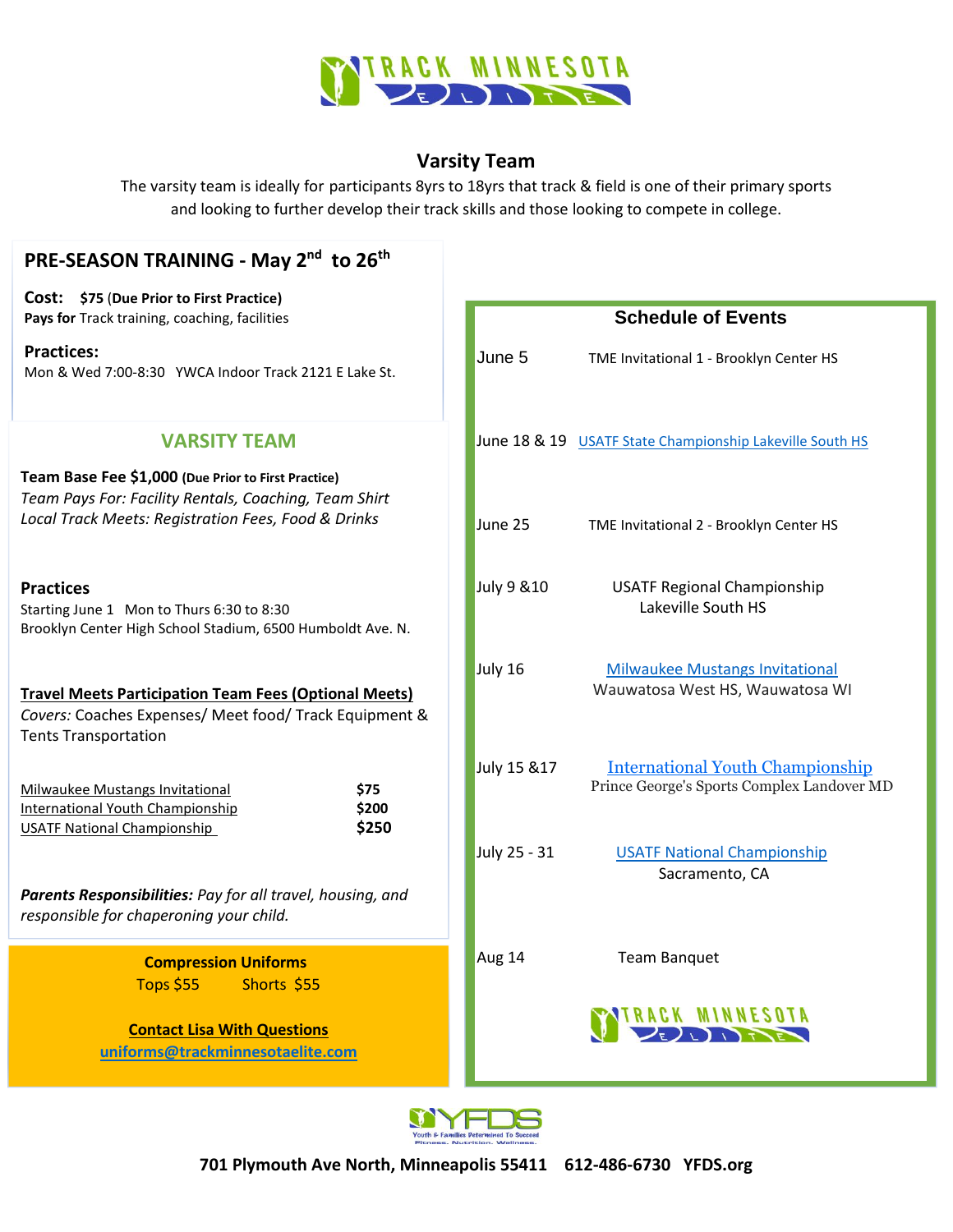

## **Junior Team**

Our developmental team is ideally for participants ages 6yrs to 18yrs who are new to track & field and a great starting place to learn the fundamentals of Track & Field.

| PRE-SEASON TRAINING - May 2 <sup>nd</sup> to 26 <sup>th</sup>                                                | <b>Schedule of Events</b> |                                          |
|--------------------------------------------------------------------------------------------------------------|---------------------------|------------------------------------------|
| Cost: \$75 (Due Prior to First Practice)<br>Pays for Track training, coaching, facilities                    |                           |                                          |
|                                                                                                              | June 5                    | TME Invitational 1 - Brooklyn Center HS  |
| <b>Practices:</b><br>Mon & Wed 7:00-8:30 YWCA Indoor Track 2121 E Lake St.                                   | June 25                   | TME Invitational 2 - Brooklyn Center HS  |
| SUMMER SEASON - JUNE 2ND TO JULY 14TH                                                                        | <b>July TBD</b>           | <b>USATF Invitational - Armstrong HS</b> |
| Team Fee \$500 (Due Prior to First Practice)                                                                 |                           |                                          |
| Team Pays For: Facility Rentals, Coaching, TME Shirt<br>Local Track Meets: Registration Fees, Food & Drinks. | <b>July TBD</b>           | <b>USATF Invitational - Armstrong HS</b> |
| <b>Practices</b><br>Tues & Thurs 6:30 to 8:30<br>Brooklyn Center High School Stadium, 6500 Humboldt Ave. N.  | Aug 14                    | <b>Team Banquet</b>                      |
| Note: Jr Team is not eligible to participate in travel meets                                                 |                           |                                          |
| <b>Compression Uniforms Tops \$55</b><br>Shorts \$55                                                         |                           |                                          |
| <b>Lose Fit Uniforms</b><br>Tops \$30<br>Shorts \$20                                                         |                           |                                          |
| <b>Contact Lisa With Questions</b><br>uniforms@trackminnesotaelite.com                                       |                           |                                          |

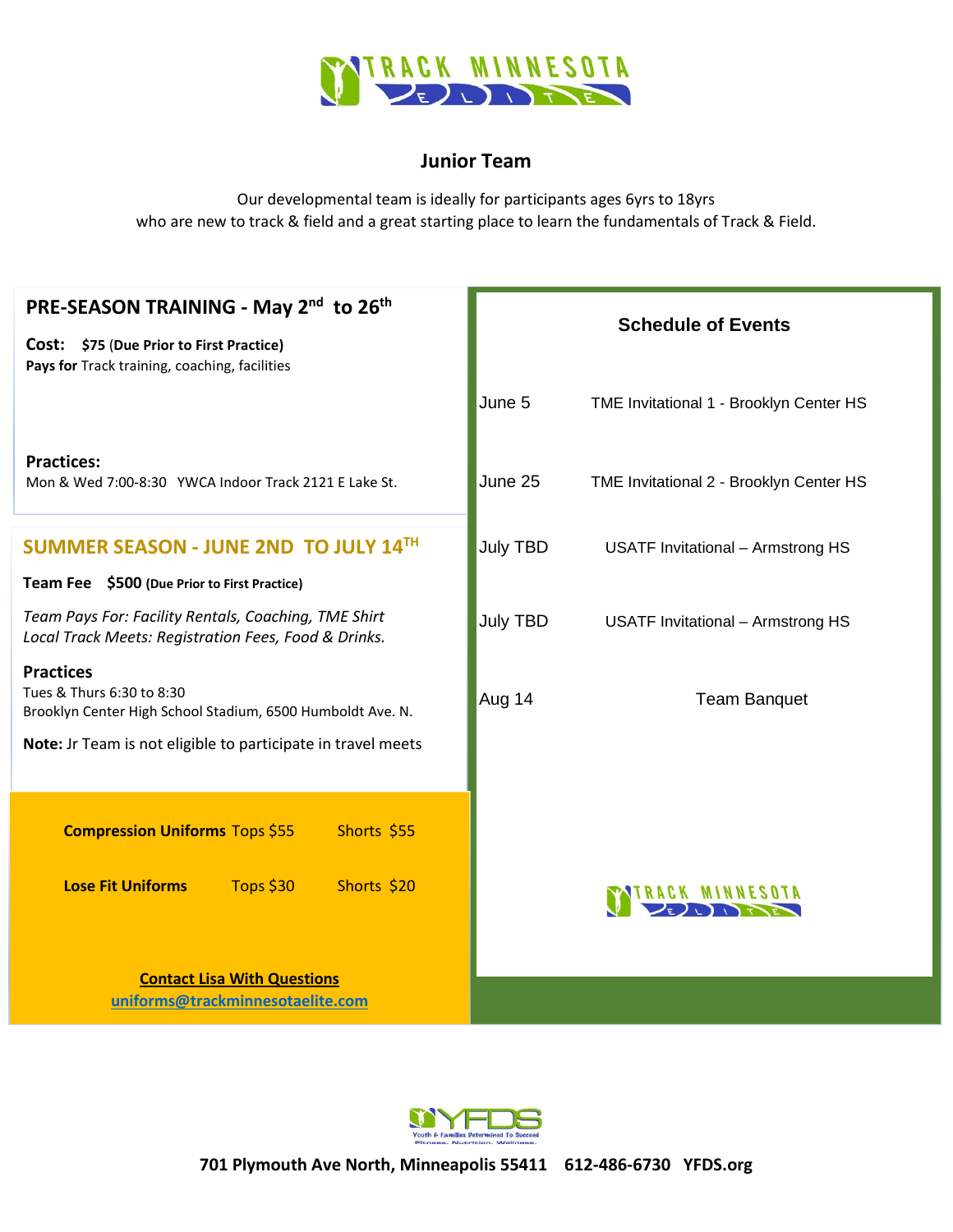

## **Expectations Parents**

- **1. Parents – Pay team fees in advance and complete all compliance items on time (Application, Team App, USATF Membership)**
- **2. Parents - support 1 fundraiser and/or secure 1 sponsorship (Goal \$50,000)**
- **3. Parents – Volunteer at 1 TME hosted track meets (June 5 & 26)**
- **4. Parents - No Privilege, No Ghettoism, Get Along With Other Parents & Participants, Support Coaches**

## **Expectations Student-Athletes**

- **1. Parents - No Privilege, No Ghettoism, Get Along With Other Parents & Participants, Support Coaches**
- **2. Youth - Do their best**
- **3. Youth - Get along with others and respect coaches at all times**
- **4. Youth – Engage in YFDS/TME Life Skills & College Prep Programs**
- **5. Determined To Succeed Mentality**

### Traveling Meets

- **TME will RSVP 30 - 50 rooms for each outstate Regional or Invitational Meet**
- **Athletes must travel with parent or chaperone (No team travel)**
- **Families share the cost of coaches to travel to outstate track meets**

### Relays

- **Athletes who do not plan to attend the National Meet, will not be able to compete on "A" relays**
- **There will be 2 to 4 relays run offs to determine final "A" relay teams. The fastest 4 will make relay unless the coaches choose someone else because of experience, attitude**
- **Developmental Relays will only be contested at invitational meets**